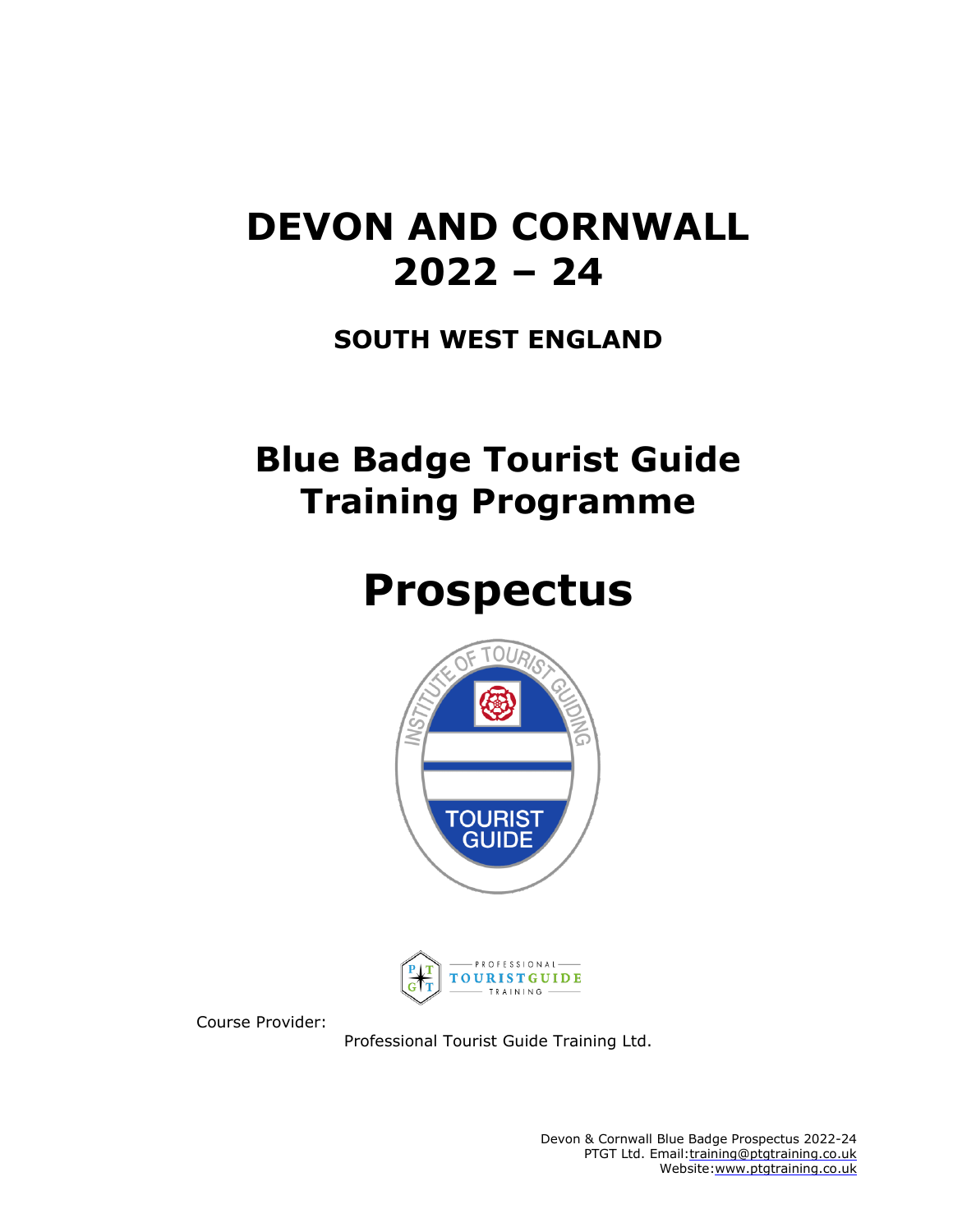### **PROSPECTUS**

#### **Objective**

To prepare candidates to enter the tourist industry as professional trained guides for Devon and Cornwall, examined and accredited by the Institute of Tourist Guiding.

#### **The Institute of Tourist Guiding**

The Institute of Tourist Guiding (ITG) <https://www.itg.org.uk/> is the standard setting body, for the tourist guiding industry, awarding the Blue Badge, the highest guiding qualification in Britain. Training is detailed and comprehensive covering city walking tours, guiding on coaches, museum and gallery tours and a countryside walk. Guides work with conference and incentive groups and on tours in private hire cars with individuals or families and as driver guides.

Working as a Blue Badge Tourist Guide involves welcoming visitors, being organized, informative and entertaining. Most guides are freelance and selfemployed allowing them to manage their working life. The work can be seasonal, mostly part time and can involve long days: the reward lies in the varied nature of the work and people you meet. Individual jobs come from tour operators and agencies, through membership of the British Guild of Tourist Guides in London <https://britainsbestguides.org/> and regional associations. Good marketing skills are essential for regular work and guides who offer a foreign language will be in greater demand.

The Devon and Cornwall Blue Badge Tourist Guide Training Programme is designed to train guides to qualify and work as a Blue Badge specifically in the counties of Devon and Cornwall. Professional Tourist Guide Training Ltd., the recognized training provider offers a variety Institute of Tourist Guiding accredited courses covering areas across the South West region.

Professionally qualified Blue Badge Guides offer high quality experiences across a wide spectrum of travel choices. In Devon and Cornwall Blue Badge Guides are particularly in demand for cruise ship excursions and bespoke tours for discerning private travellers and small groups.

Application for this Devon and Cornwall Blue Badge course is open to anyone with an interest in tourist guiding. No specific qualification or experience is required but candidates must be over 18, be good communicators and able to lead groups of visitors on foot so physical fitness is essential. Good computer skills are needed both for the course and to work as a guide, so candidates need to have an up-todate computer and software.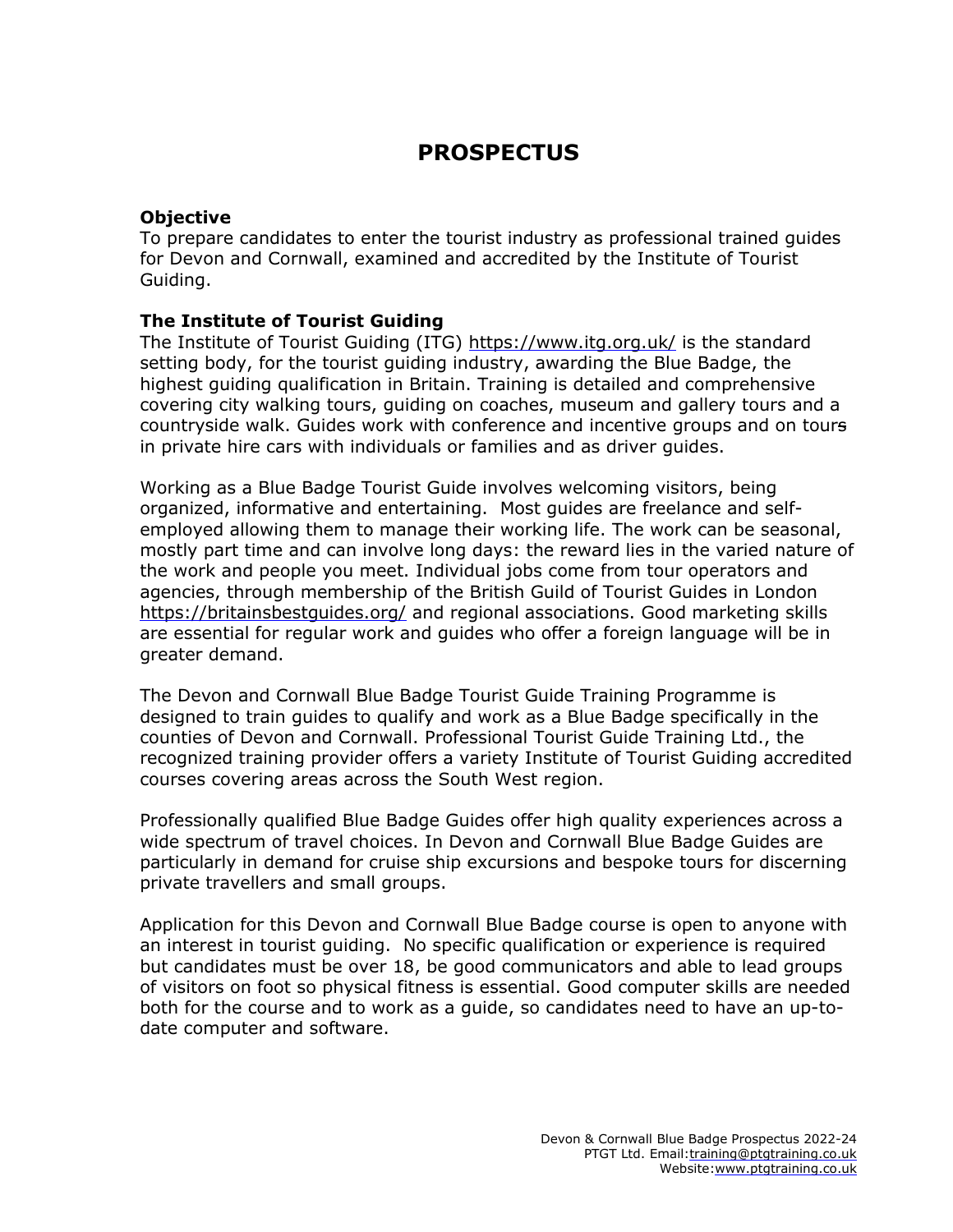#### **Programme Content**

During the course students study the following:

• **Background Knowledge** of the UK - including history, geology, geography, agriculture & the countryside; English literature; visual and performing arts; architecture; religion; industry, science and commerce; tourism; sport; the legal system; finance and tax; the monarchy; government; education; health and welfare.

• **Regional Knowledge** - an in-depth understanding of Devon and Cornwall covering the topics above and including towns, cities, countryside areas, heritage sites, attractions and routes travellers use to the explore these counties. Country pubs, good restaurants, local food, drink, and shopping locations are included because of their importance to the visitor experience.

• **Guiding Techniques and Skills** - for guiding on foot, on a site such as a museum or cathedral or in the countryside on a rural walk, and from a moving vehicle in town and countryside.

• **Communications Seminar** - two-day focus on communication and presentation skills.

• **Tour Planning Project** - prepared by students to demonstrate skill in itinerary and practical planning.

• **Business Skills -** finance, business, marketing, and problem-solving skills required to work as a self-employed guide within the tourist industry.

#### **Programme Structure**

An introductory on-line session will introduce students to the training team, each other and how Background Knowledge lectures will be delivered and examined. Online lectures will be available for reference and supported by written study aides. Student support via a tutorial system will be in place throughout the course. An Induction Weekend, when regional training will commence, will follow.

Much training takes place during intensive County Weekends, held at different locations across Devon and Cornwall. There will be visits to sites of interest, lectures on local topics linked to the wider syllabus, skills training, and a full day coach tour each weekend when there will be training and practice opportunities for giving informative commentary. Two weekends concentrate on exam preparation.

The following dates are **PROVISIONAL** and may be subject to change:

**Background Knowledge lectures** 2x week November 2022- April 2023 **On-line**

**Introductory Weekend**: Sat-Sun 28-29 January 2023- based in **Exeter**

**County Weekend 1**: Fri 24 - Sat 25 February 2023 - based in **Truro**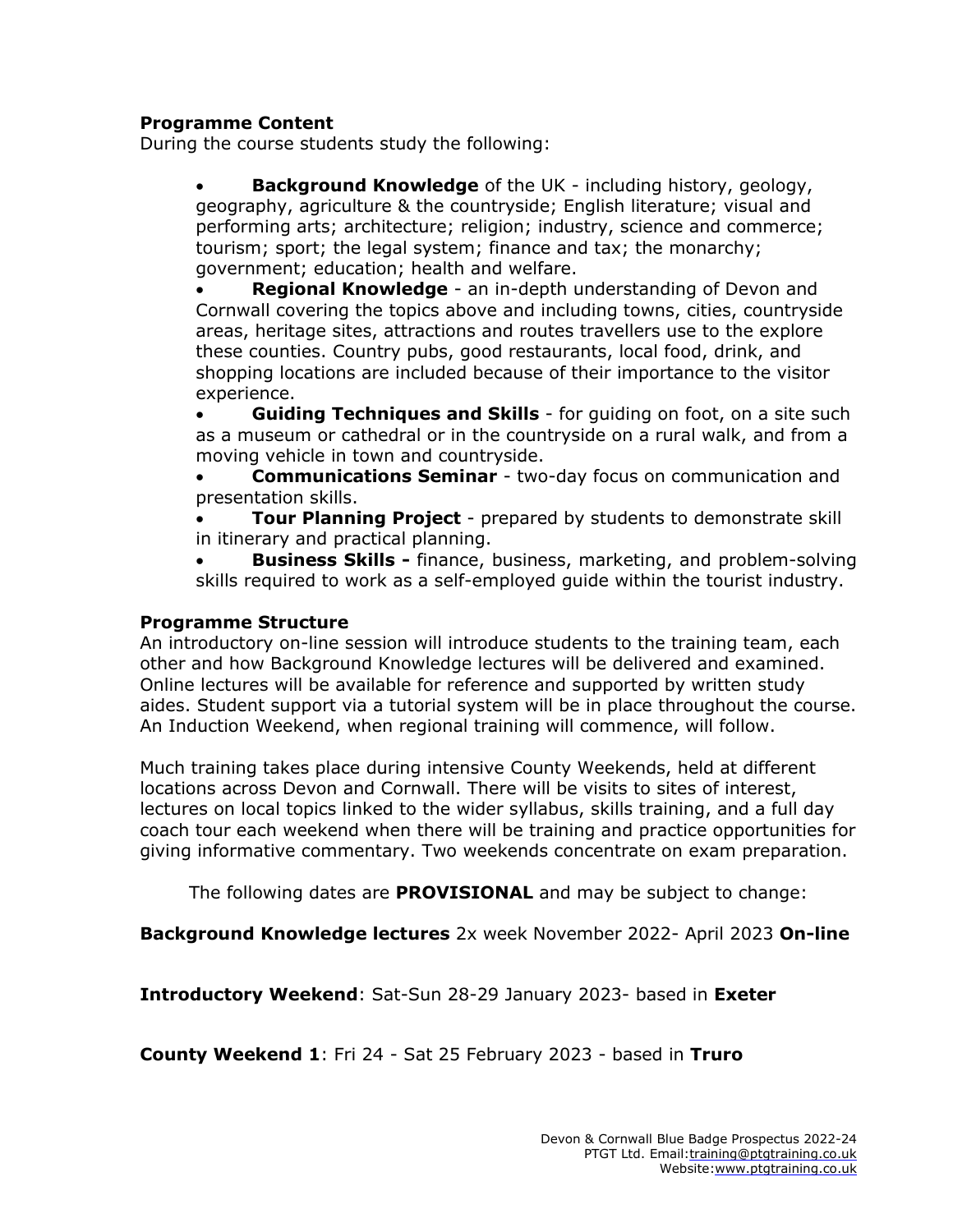**County Weekend 2**: Fri 10 - Sat 11 March 2023- based in **Plymouth**

**County Weekend 3**: Fri 24 - Sat 25 March 2023 - based in **Bodmin**

**BACKGROUND KNOWLEDGE EXAMINATION**

Date set by ITG – April

**Communications Seminar:** Sat 29 – Sun 30 April 2023- based in **Exeter**

**County Weekend 4**: Fri 19 -Sat 20 May 2023 - based in **Torquay**

**Tour Planning Project** – June Self-organized visits, Observations, Shadowing, Research, Tutorials June, July, August **Tour Planning Project Submission**

**County Weekend 5**: Fri 15 - Sat 16 September 2023 based in **Falmouth**

**County Weekend 6**: Fri 6 -Sat 7 October - based in **Barnstaple/Bideford**

**County Weekend 7:** Fri 10-Sat 11 November 2023- based **St Austell/Newquay**

**Exam training Weekend**: Fri 2-Sat 3 February 2024 - location tbc

**Exam training Weekend**: Fri 23- Sat-24 February 2024- location tbc

**Regional Written Examinations** January 2024 tbc

**Practical Examinations** March /April 2024 Dates set by the ITG.

County Weekends begin on Friday mornings at 9.30 am and end on Saturday afternoons with lectures on Friday evenings. Between County Weekends lectures will be delivered up to twice a week online. Self-study Assignments will be set as an additional activity relating to the area covered during these County Weekends.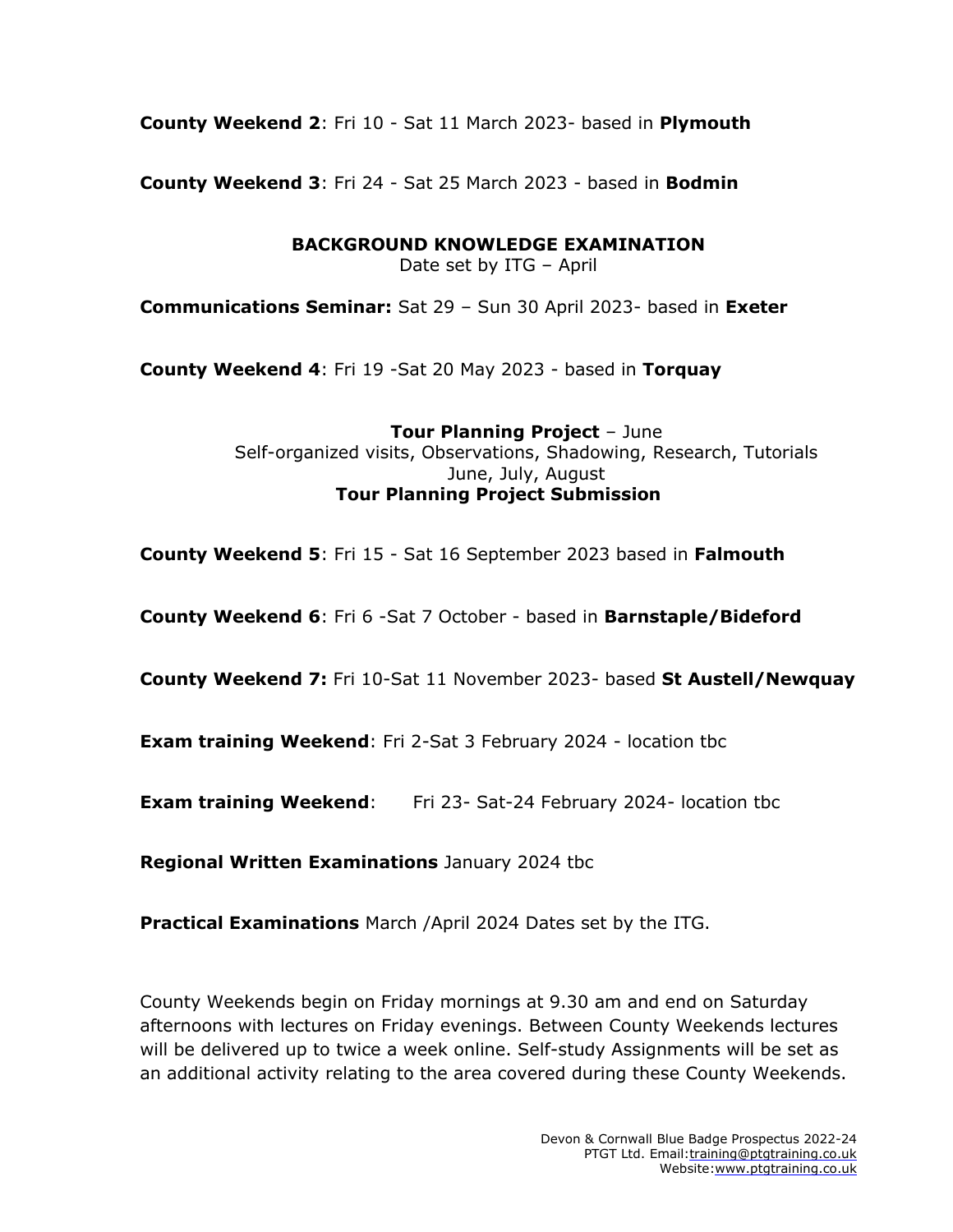Time for self-study is essential and candidates should reckon on around 350 hours approx. 10+ hours a week in addition to attending the weekends. Local study groups are encouraged, and students have a designated tutor for guidance throughout the course. Information and written work submitted by students and resources for study will be held on a 'cloud' accessible to students and tutors.

#### **Final Assessment**

At the end of the course students will undergo examinations set by the Institute of Tourist Guiding. To become a Blue Badge Guide, students must pass all papers, the Tour Planning Project, and practical exams. Written assessment will consist of three papers: -

- Background Knowledge Examination 1 200 short answer questions. This is taken simultaneously by all candidates across the country
- Regional Knowledge Examination 2 short answer questions.

• Regional Knowledge Examination 3 - short and longer answer questions.

FOUR Practical examinations will cover:

- Guiding a city centre walk
- Guiding a countryside walk
- Guiding in a museum or gallery
- Guiding in a place of worship
- Guiding on a moving vehicle  $-$  a coach

The Background Knowledge Examinations are expected to take place in Spring 2023. Retakes are possible later in the year for an additional fee. Written Regional Examinations will be held in January 2024 and the four practical examinations will take place in March 2024. Names of successful candidates who have passed ALL examinations will be added to the Institute of Tourist Guiding Register of Guides. For those who wish to guide in a language other than their first language, an Institute approved Oral Proficiency Interview conducted by Language Testing International (LTI) as an assessment of their speaking skill will need to be carried out and for this there is an additional fee.

#### **Fees**

The course fee will be **£3500** This fee includes all tuition, entrance fees and coach travel during the weekends and is due in two instalments:

- 50% within 7 days of accepting the offer of a place.
- the balance of 50% payable by the end of January 2023.
- it may be possible to pay in several installments

In addition, **Examination fees of £1582** will be payable directly to the Institute by each student who registers for these.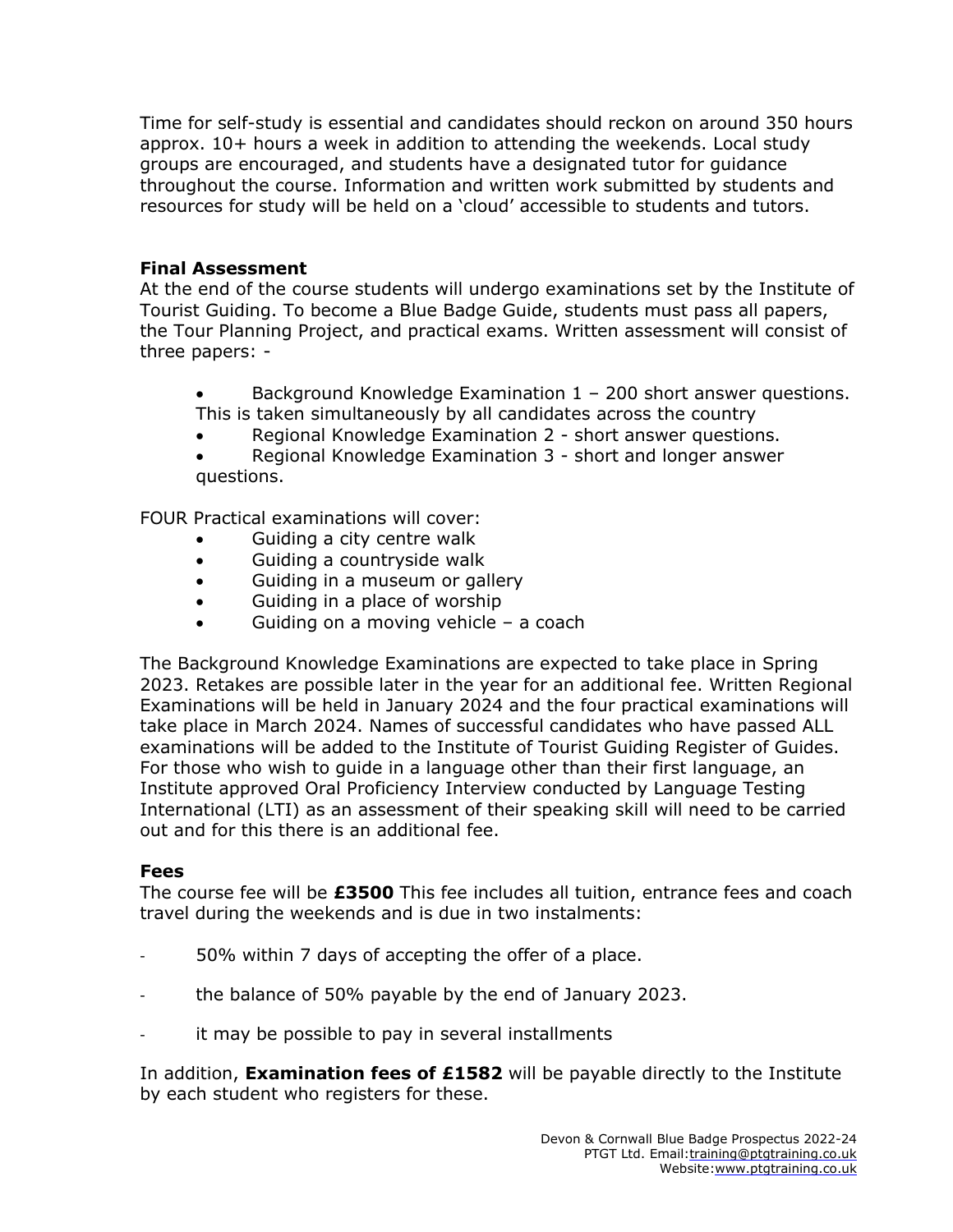#### *No refunds can be given if a student withdraws from the course or any part of it or for non-use of services provided. For this reason, insurance is recommended.*

Professional Tourist Guide Training (PTGT) Ltd reserves the right to cancel and refund all fees paid or to offer the course at a higher fee if insufficient enrolments are received. N.B. In addition it is necessary to budget for travel to weekend venues, overnight accommodation, if required, and buying guides, books etc.

\*\*\*\*\*\*\*\*\*\*\*\*\*\*\*\*\*\*\*

#### **Blue Badge Tourist Guide Candidates (BBTGCs)**

Existing Blue Badge Guides, already qualified for another region, are invited to apply to the course as Blue Badge Tour Guide Candidates. All BBTGCs will be expected to join **a minimum of 4 County Weekends and the two Exam Training weekends.** If a 2-day Communication Seminar has not been completed recently this will be an additional requirement as will submission of a Tour Planning Project. BBTGCs will not be entitled to join online webinar lectures or have access to information on the course 'cloud'. The offer of a place will be based on selection by interview with successful candidates having to enrol with the Institute, sit the exams and pay fees due in the same way as others. Priority may be given to BBTGC's able to work with cruise ships calling to ports in Devon and Cornwall where there is a proven shortage of professional guides.

#### **Fees for BBTGCs**

The course fee for BBTGC's will vary according to previous entitlement. The fee for each weekend will be **£200.** This includes all tuition, entrance fees and coach travel during the weekends. A non-returnable deposit of **£500** will be due on acceptance of the offer of a place. Fees for the Communications Seminar, Tour Planning Project, and examinations will be additional.

#### **Training Provider**

Professional Tourist Guide Training (PTGT) Limited **The Training Team** Contact for Directors/Tutors Email: [training@ptgtraining.co.uk](mailto:training@ptgtraining.co.uk)

#### **Programme Directors**

The core course teaching team will comprise 4 Course Directors:

**Vivienne Robinson** B.Ed. MITG, SW Blue Badge Guide 1998, Past Chair Association West Country Tourist Guides, Director Absolutours, Assessor, Verifier, ITG Trainer and Examiner. SW Blue Badge Course Director 2013-14 & 2017-18, Institute Visitor

**Julia Morris** BA Hons. PGCE MITG. SW Blue Badge Guide 1999, Head of Visitor Services & Learning, Fleet Air Arm Museum, Yeovilton; Director Taste of England